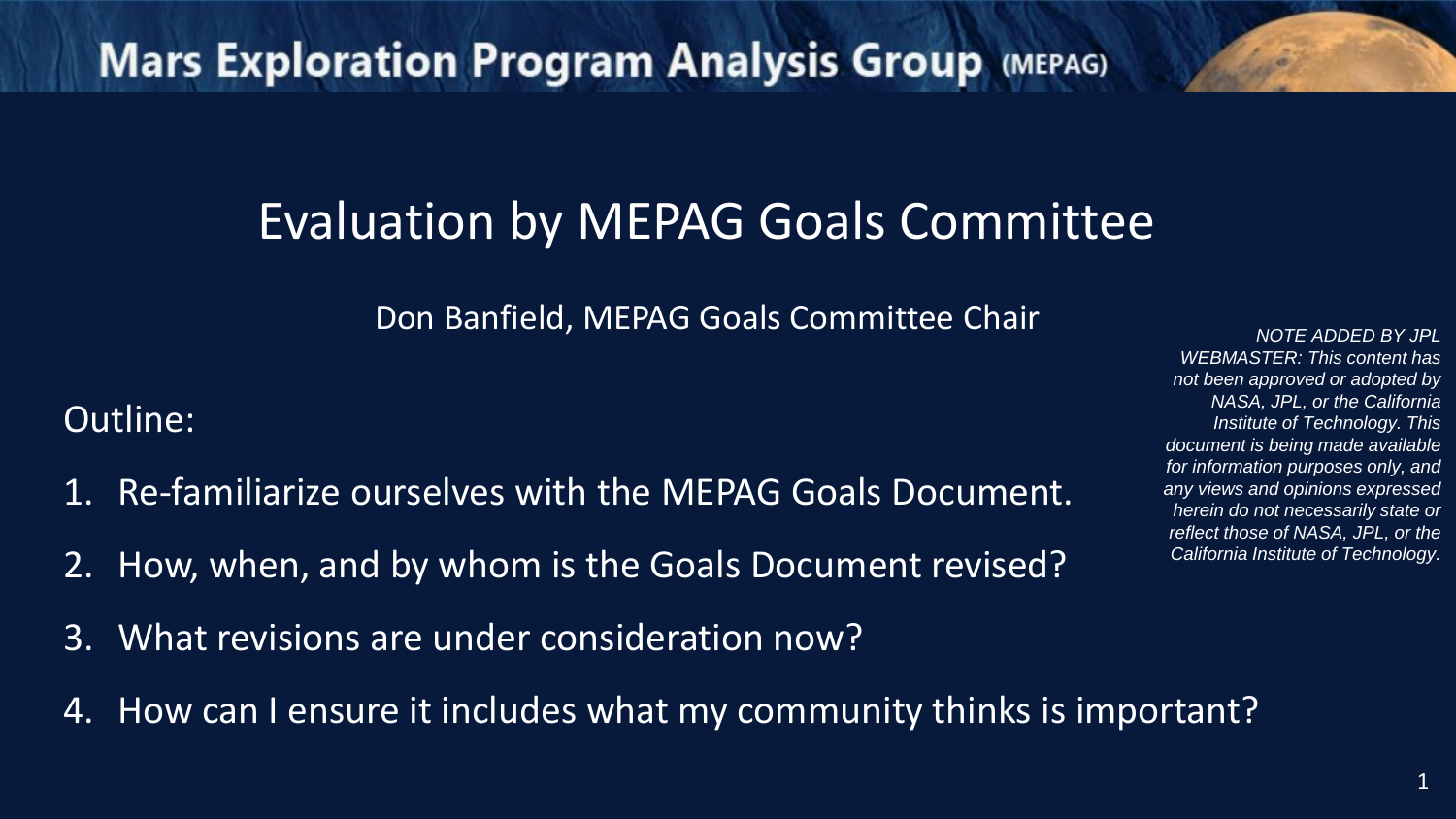### MEPAG Goals Document

- Outlines and prioritizes (within each Goal, *not between Goals*) "flight" measurements to achieve high priority Mars system science questions
- Periodically updated, in response to new discoveries and research directions (last was 2015) by Goals Representatives
- Model has served as basis of other AG Goals Documents



2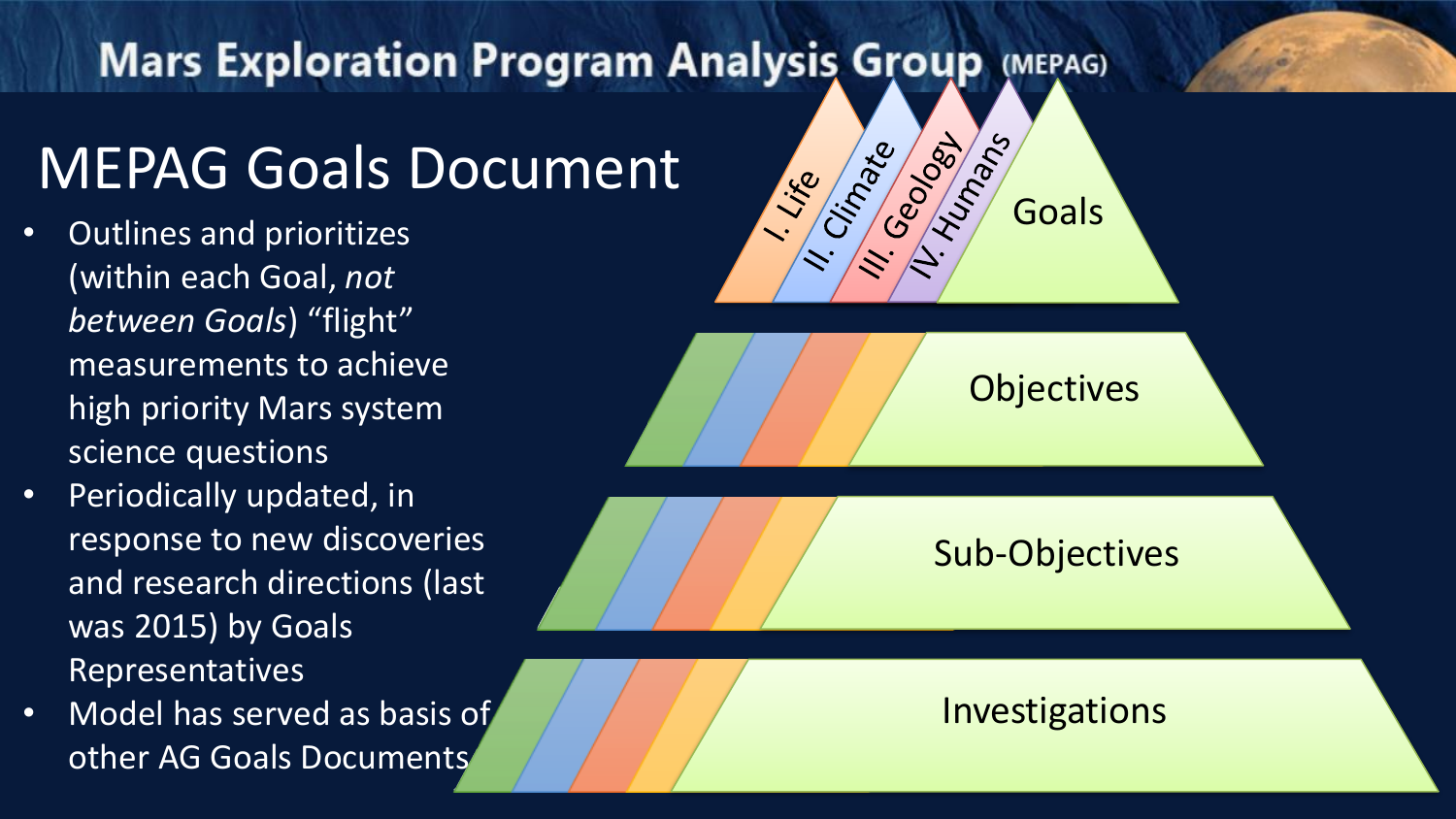

I. Determine if Mars ever supported life

II. Understand the processes and history of climate on Mars III. Understand the origin and evolution of Mars as a geological system

IV. Prepare for human exploration Source:

MEPAG 2015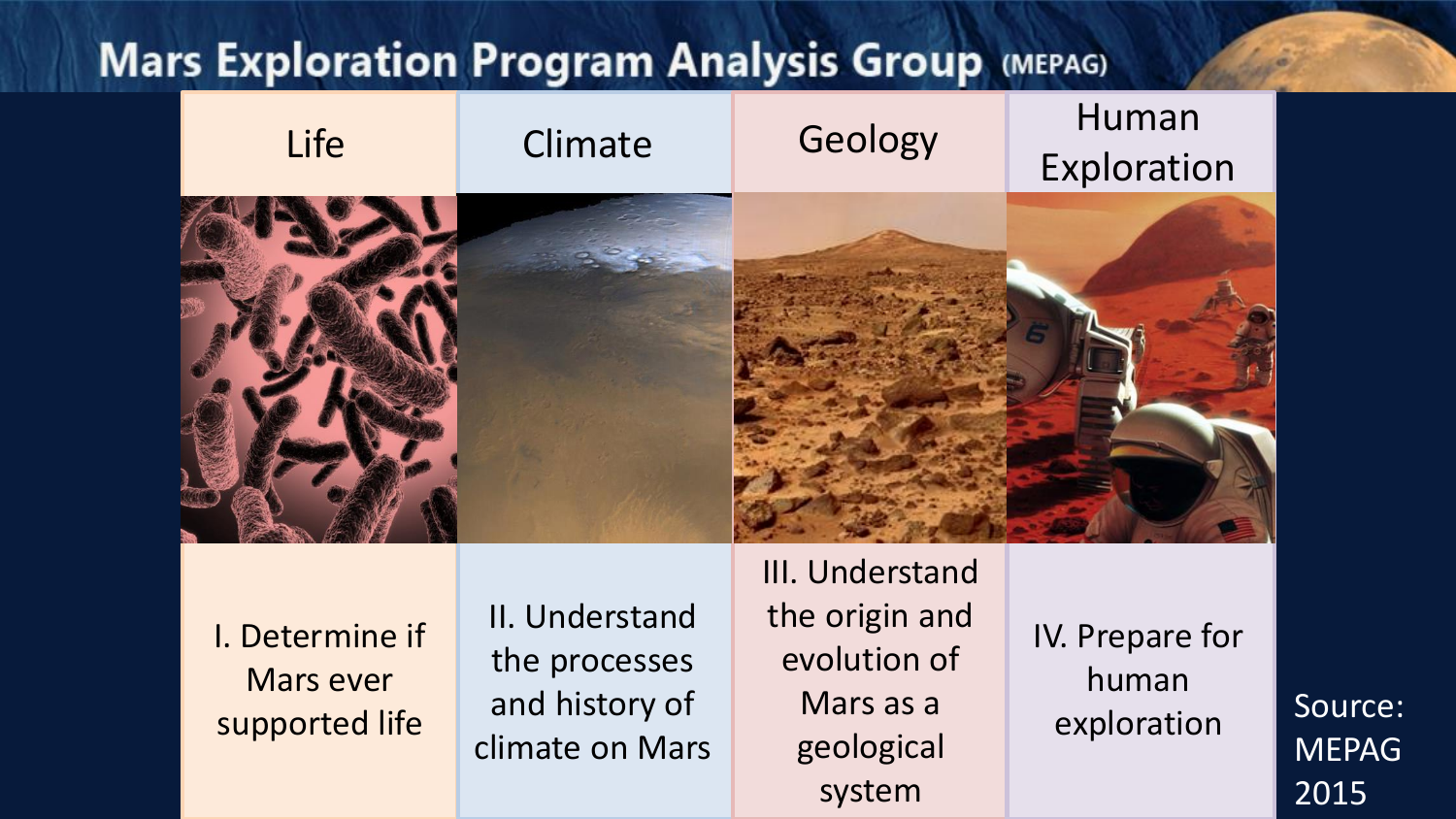| <b>Mars Exploration Program Analysis Group (MEPAG)</b> |                                                                                   |                                                                                                                                                                                                                                                                                                                                                                                                       |  |  |
|--------------------------------------------------------|-----------------------------------------------------------------------------------|-------------------------------------------------------------------------------------------------------------------------------------------------------------------------------------------------------------------------------------------------------------------------------------------------------------------------------------------------------------------------------------------------------|--|--|
| <b>Life</b>                                            | <b>I. Determine if Mars</b><br>ever supported life.                               | A. Determine if environments having high potential for prior habitability and preservation of<br>biosignatures contain evidence of past life.<br>B. Determine if environments with high potential for current habitability and expression of<br>biosignatures contain evidence of extant life.                                                                                                        |  |  |
| Climate                                                | II. Understand the<br>processes and<br>history of climate on<br>Mars.             | A. Characterize the state of the present climate of Mars' atmosphere and surrounding<br>plasma environment, and the underlying processes, under the current orbital<br>configuration.<br>B. Characterize the history of Mars' climate in the recent past, and the underlying<br>processes, under different orbital configurations.<br>C. Characterize Mars' ancient climate and underlying processes. |  |  |
| Geology                                                | III. Understand the<br>origin and evolution<br>of Mars as a<br>geological system. | A. Document the geologic record preserved in the crust and interpret the processes that<br>have created that record.<br>B. Determine the structure, composition, and dynamics of the Martian interior and how it<br>has evolved.<br>Determine the manifestations of Mars' evolution as recorded by its moons.                                                                                         |  |  |
| Human<br>Exploration<br>Source:<br><b>MEPAG 2015</b>   | IV. Prepare for<br>Human Exploration.                                             | Human mission to Mars orbit with acceptable cost, risk, and performance.<br>A.<br>Human mission to the Martian surface with acceptable cost, risk, and performance.<br>В.<br>Human mission to the surface of Phobos or Deimos with acceptable cost, risk, and<br>C.<br>performance.<br>D. Sustained human presence with acceptable cost, risk, and performance.                                       |  |  |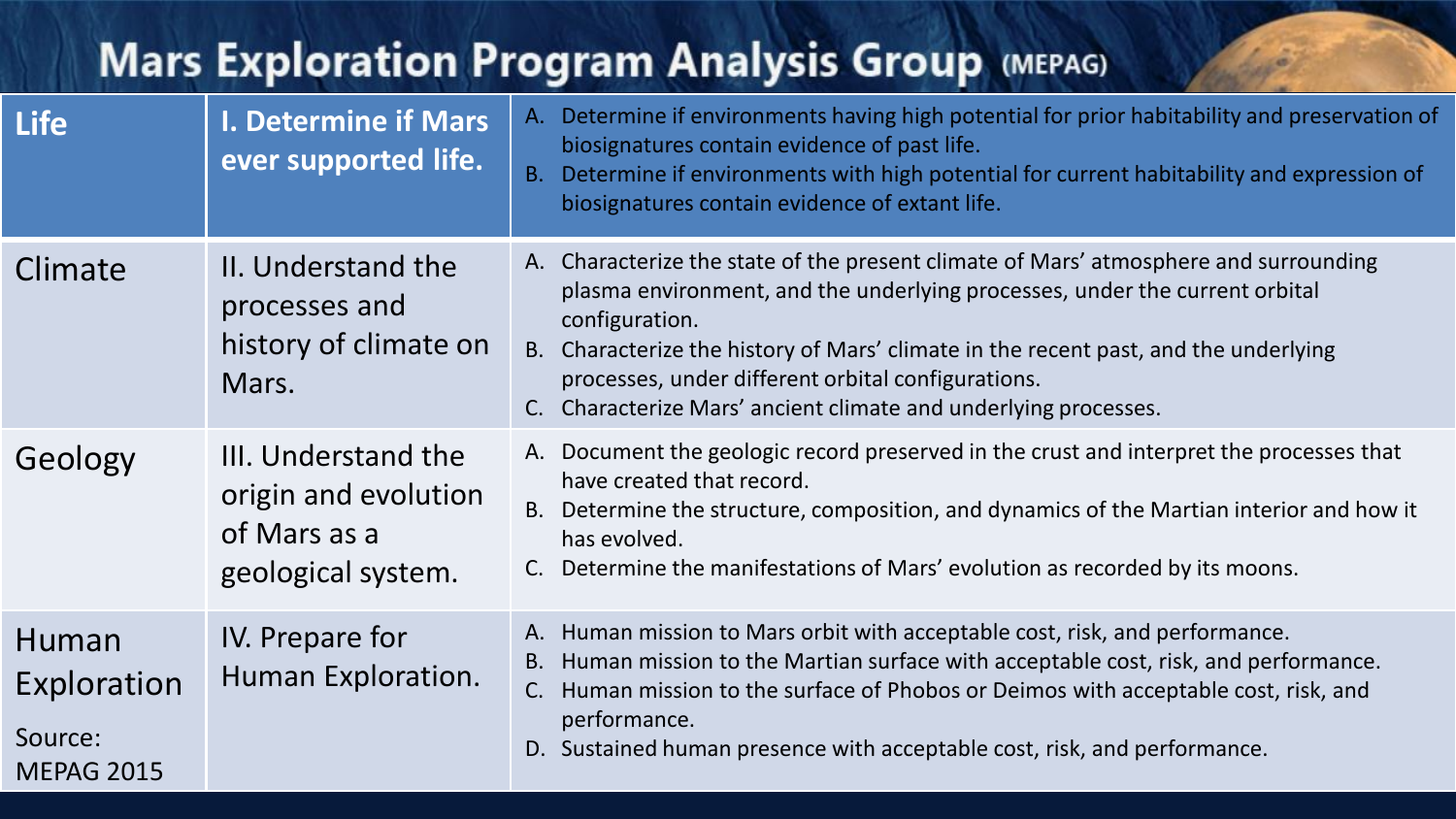| I. Determine if Mars<br>ever supported life                                                                                                                                                                                                                                                                                        | A. Determine if environments having high potential for prior<br>habitability and preservation of biosignatures contain evidence of<br>past life.<br>A1. Past habitable zones<br>A2. Conditions that influenced preservation/ degradation, and identify<br>regions of high preservation potential<br>A3. Presence of biosignatures from prior ecosystems                        |                                                                                                                                                                                                                                                                                                                                  | B. Determine if environments with high potential for current<br>habitability and expression of biosignatures contain evidence of extant<br>life.<br>B1. Environments that are presently habitable<br>B2. Conditions that affect the expression/degradation of extant life<br>B3. Presence of biosignatures of an extant ecosystem    |                                                                                                      |                                                                                                                                                                          |
|------------------------------------------------------------------------------------------------------------------------------------------------------------------------------------------------------------------------------------------------------------------------------------------------------------------------------------|--------------------------------------------------------------------------------------------------------------------------------------------------------------------------------------------------------------------------------------------------------------------------------------------------------------------------------------------------------------------------------|----------------------------------------------------------------------------------------------------------------------------------------------------------------------------------------------------------------------------------------------------------------------------------------------------------------------------------|--------------------------------------------------------------------------------------------------------------------------------------------------------------------------------------------------------------------------------------------------------------------------------------------------------------------------------------|------------------------------------------------------------------------------------------------------|--------------------------------------------------------------------------------------------------------------------------------------------------------------------------|
| II. Understand the<br>processes and<br>history of climate on<br><b>Mars</b>                                                                                                                                                                                                                                                        | A. Characterize the state of the present climate of<br>Mars' atmosphere and surrounding plasma<br>environment, and the underlying processes.<br>A1. Lower atmosphere aerosol profiles<br>A2. Upper atmosphere dynamics/thermal structure<br>A3. Present atmospheric composition<br>A4. Volatiles/dust exchange with surface                                                    |                                                                                                                                                                                                                                                                                                                                  | B. Characterize the history of Mars' climate<br>in the recent past, and the underlying<br>processes, under different orbital<br>configurations.<br>B1. Recent past atmospheric composition<br>B2. Preservation of recent climate change in polar<br>region<br>B3. Preservation of recent climate change in low-<br>and mid-latitudes |                                                                                                      | C. Characterize Mars' ancient<br>climate and underlying processes.<br>C1. Ancient atmosphere composition<br>C2. paleoclimate reconstruction<br>C3. Volatile escape rates |
| A. Document the geologic record preserved in the<br>III. Understand the<br>crust and interpret the processes that have created<br>that record.<br>origin and evolution<br>A1. Water, ice, volcanic geomorphologies<br>of Mars as a<br>A2. Geologic unit age dating<br>A3. Climate change in geological record<br>geological system |                                                                                                                                                                                                                                                                                                                                                                                | C. Determine the manifestations of<br>B. Determine the structure, composition,<br>and dynamics of the Martian interior and<br>Mars' evolution as recorded by its<br>how it has evolved.<br>moons.<br><b>B1. Mantle-crust interactions</b><br>C1. Phobos and Deimos geology<br>C2. Impactor flux<br><b>B2. Interior structure</b> |                                                                                                                                                                                                                                                                                                                                      |                                                                                                      |                                                                                                                                                                          |
|                                                                                                                                                                                                                                                                                                                                    | A. Human mission to Mars<br>orbit with acceptable cost,                                                                                                                                                                                                                                                                                                                        | <b>B. Human mission to the Martian</b><br>surface with acceptable cost, risk,                                                                                                                                                                                                                                                    |                                                                                                                                                                                                                                                                                                                                      | C. Human mission to the<br>surface of Phobos or Deimos                                               | D. Sustained human presence with<br>acceptable cost, risk, and                                                                                                           |
| IV. Prepare for<br>human exploration                                                                                                                                                                                                                                                                                               | risk, and performance.<br>and performance.<br>A1. Aerocapture and aerobraking<br>B1. Atmospheric dynamics - EDL<br>B2. Biohazard assessment<br>investigations<br>A2. Orbital particulate<br>B3. Identify special regions<br>B4. ISRU tech demo<br>environment<br>B5. Identify landing-site hazards<br>B6. Surface radiation and dust hazards<br>B7. Impact of dust on hardware |                                                                                                                                                                                                                                                                                                                                  |                                                                                                                                                                                                                                                                                                                                      | with acceptable cost, risk,<br>and performance.<br>C1. Phobos and Deimos science<br>C2. Moon science | performance.<br>D1. Extractable water resources                                                                                                                          |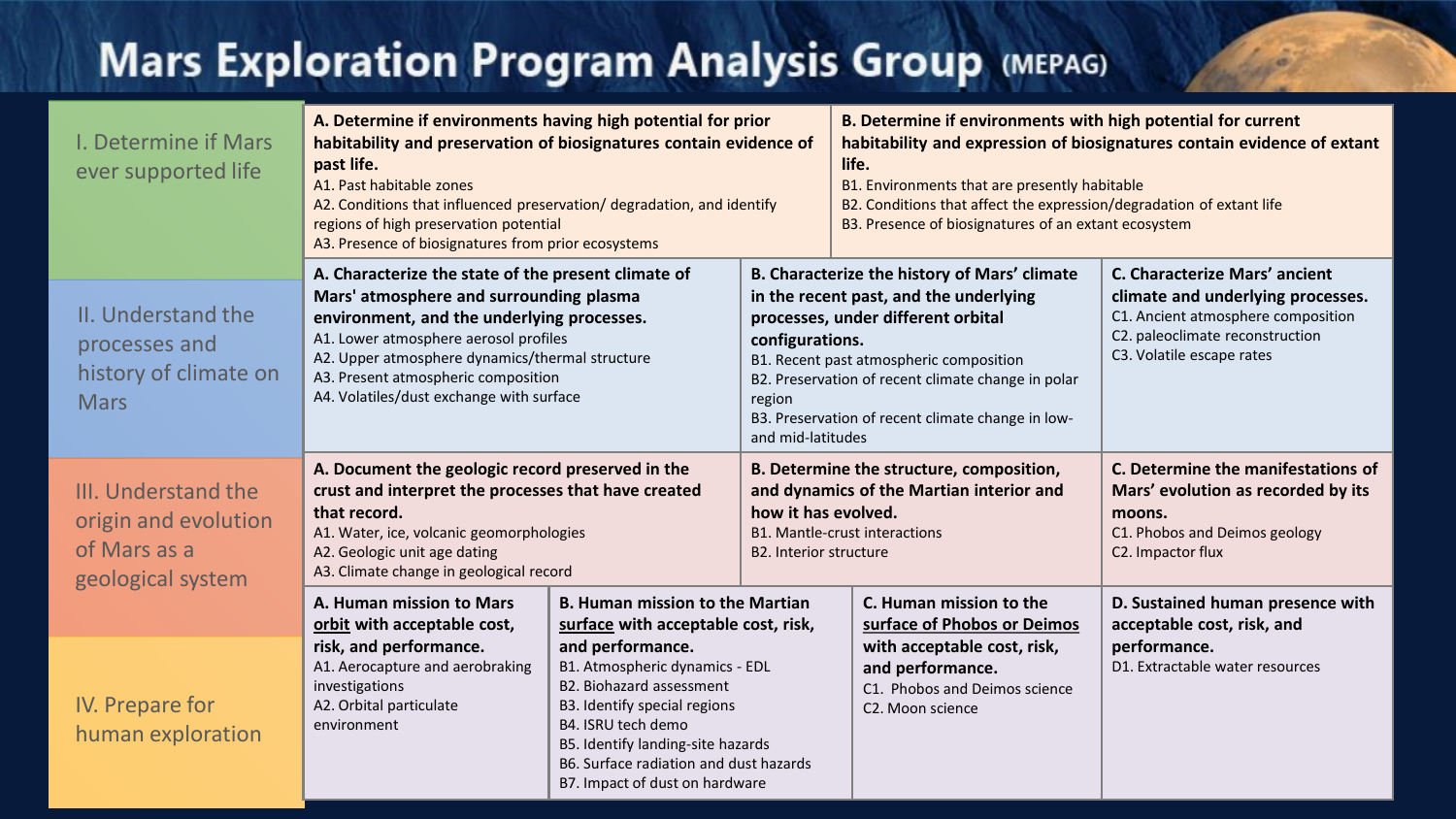### MEPAG Goals Document (2)

- Attempts to also recognize cross -cutting within Goals (i.e., investigation contributes to more than one Objective/Goal) and between Goals (e.g., a science theme)
- High -priority science questions and strong mission concepts or research direction often are cross -cutting



6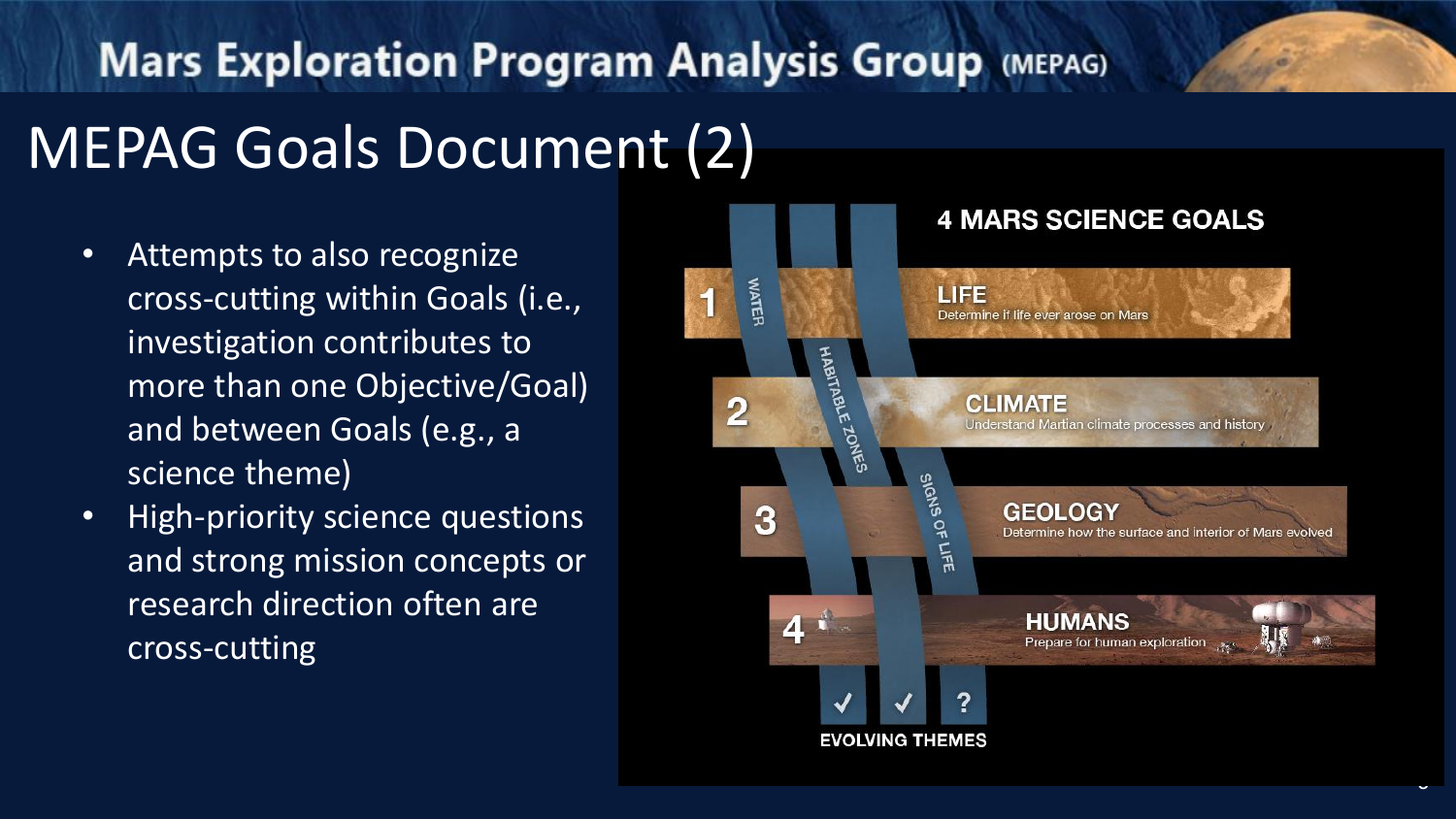### How/when MEPAG Goals are revised

#### <https://mepag.jpl.nasa.gov/reports.cfm?expand=science>

- 2001, Chair R. Greeley
- 2004, Chair J. Taylor
- 2005, Chair J. Grant
- 2008, Chair J. Johnson
- 2010, Chair J. Johnson
- 2012 (published 2014), Chair V. Hamilton
- 2015, Chair V. Hamilton

Changes (and the reason) from the preceding Goals Doc are outlined in each.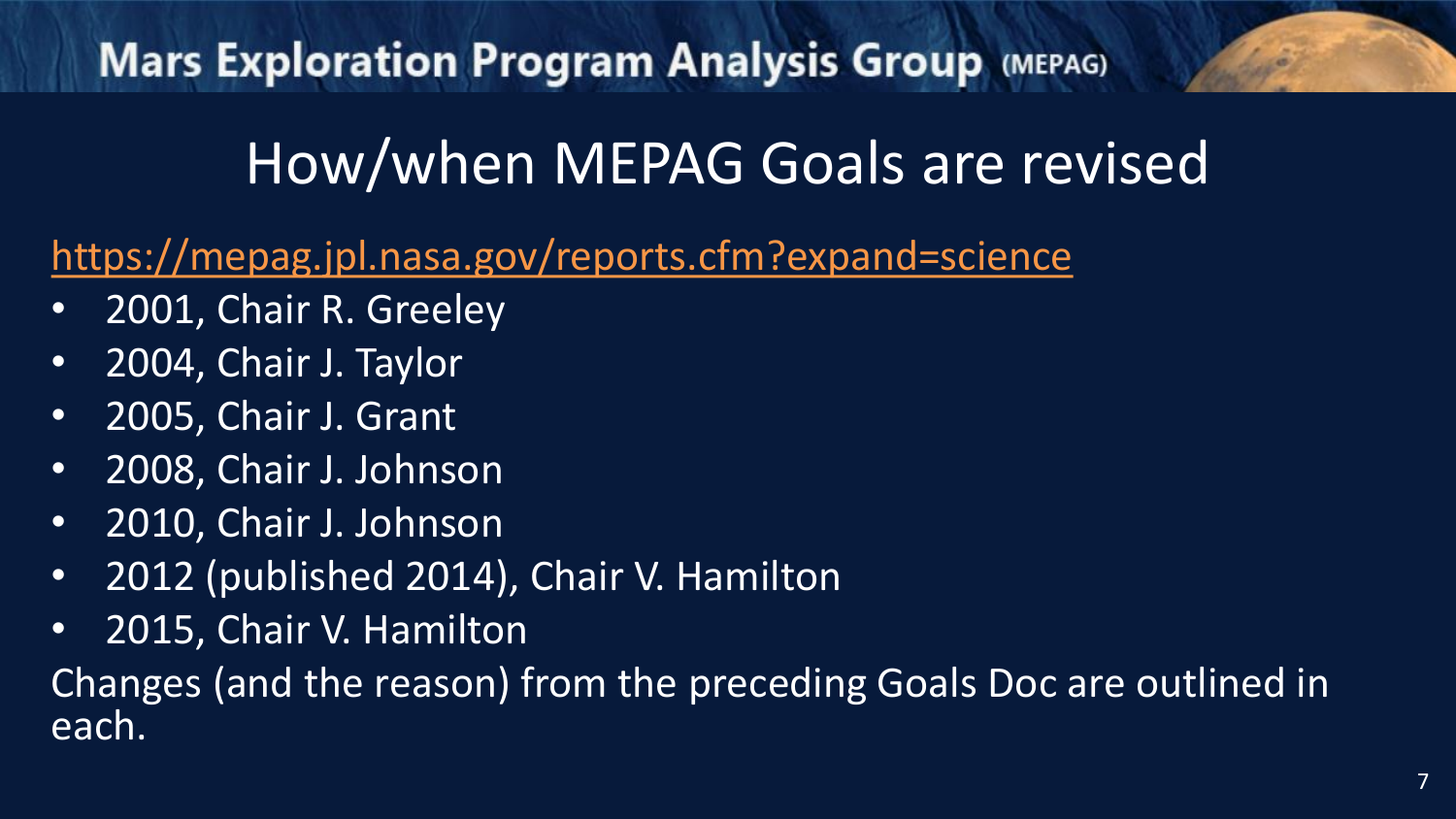### How/when MEPAG Goals are revised (2)

- Usually prompted by a workshop/conference report, where a *potential disconnect* is identified
	- Could be a potential gap in the content or priorities
	- A new mission/measurement could appear to address an investigation
	- A new discovery could obviate an old question or create a new question/elevate an existing one
	- Etc.
- The potential disconnect may be noted by a MEPAG/MPO person attending the meeting, or by a portion of the community.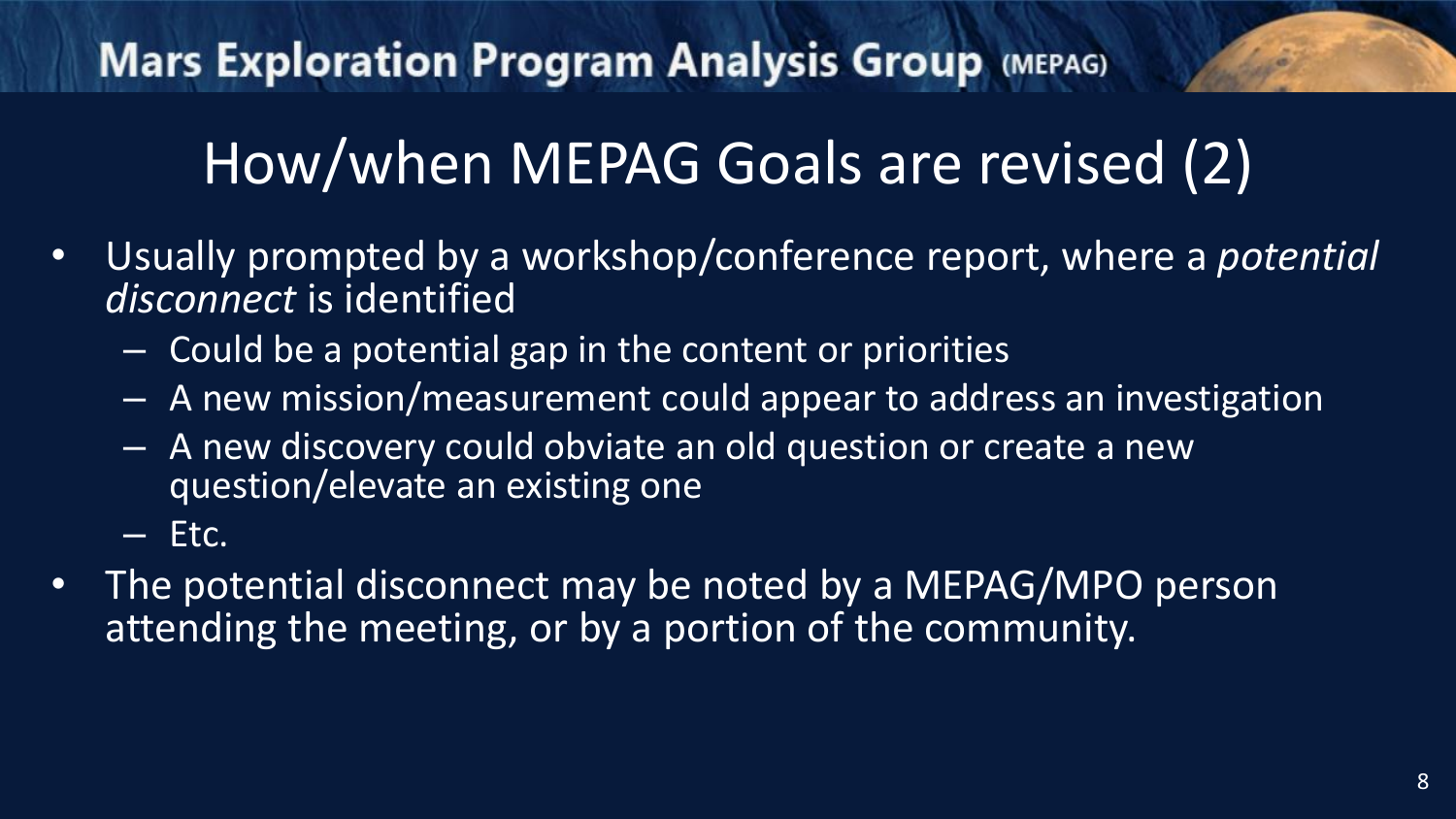### How/when MEPAG Goals are revised (3)

- When a sufficiently large potential disconnect is identified -- Relevant Goals Representatives are asked to look into this and generate, as they think is necessary, edits to the Goals Document
- Full MEPAG Goals committee may be enlisted to review proposed edits
- When ready, proposed edits are put to the community for comment (~few months)
- After considering/incorporating input, Goals Representatives finalize their edits and the MEPAG Executive Committee reviews
- The Updated Goals Document is published.
- (and the cycle begins again)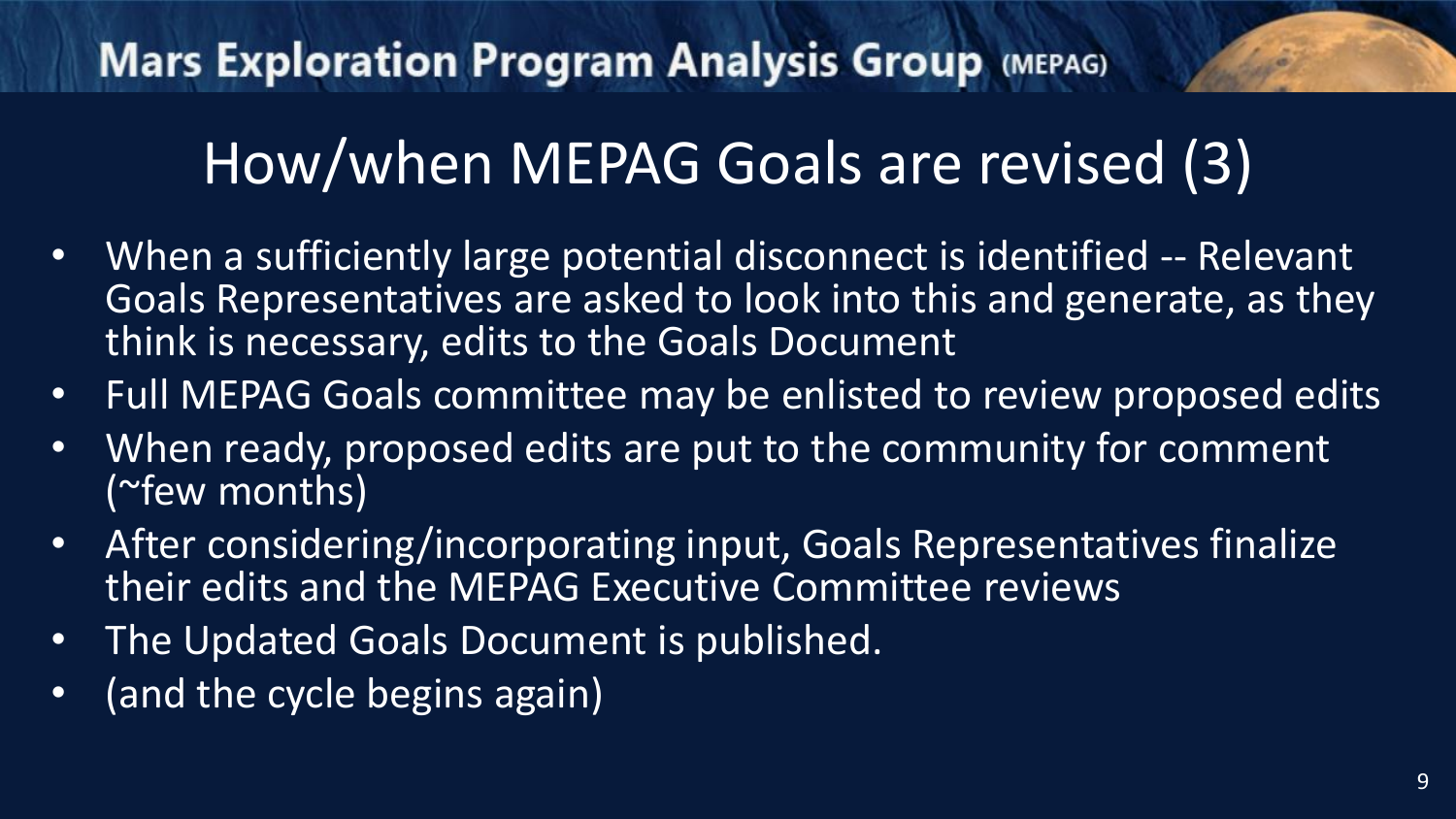### **Mars Exploration Program Analysis Group (MEPAG)** Goals Committee



#### Jen Stern NASA GSFC, Goal 1



Sarah Stewart Johnson Georgetown, Goal 1





Don Banfield, Goals Committee Chair, **Cornell** 

Steve Ruff, ASU, Goal 3

R. Aileen Yingst, PSI, Goal 3



Ryan Whitley, NASA JSC, Goal 4



Jacob Bleacher,

Univ. Colorado, Boulder Goal 2

Paul Withers, Boston University, Goal 2

Robin Wordsworth Harvard University, Goal 2 David Brain **NASA GSFC, Goal 4** Robin Wordsworth NASA GSFC, Goal 4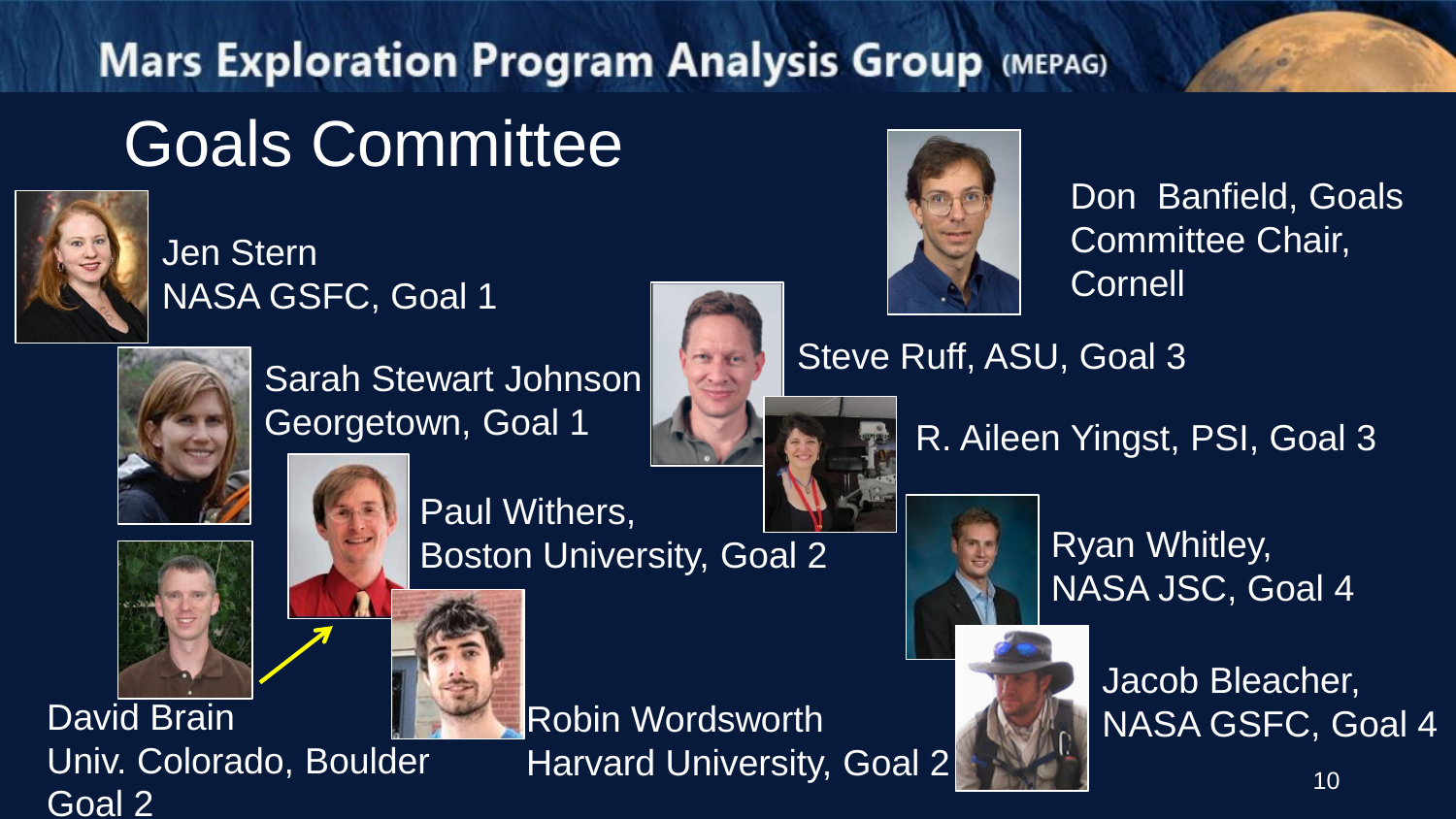### Last (2015) MEPAG Goals Updates

- Prompted by 8<sup>th</sup> International Conference on Mars
	- July 2014 @ Caltech, Pasadena, CA
	- >650 attendees from 21 countries
	- <https://www.hou.usra.edu/meetings/8thmars2014/>
	- Based on program content and synthesis-focused discussion – re-evaluation of full Goals Document content and structure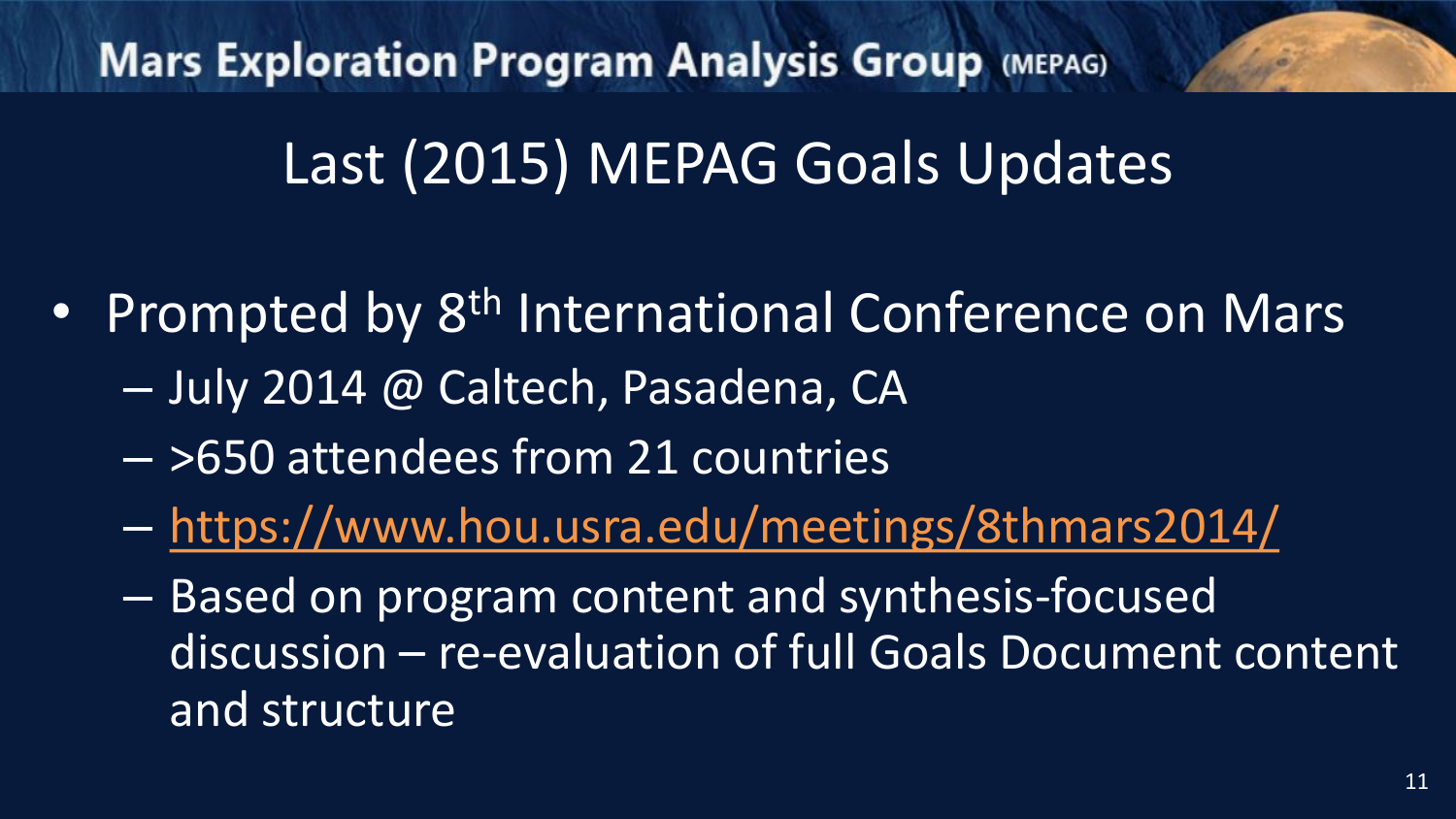### Upcoming MEPAG Goals Update

- Currently in process: Polar Science and present-day activity
	- $-$  Prompted by  $6<sup>th</sup>$  International Mars Polar Science and Exploration Conference
		- <https://www.hou.usra.edu/meetings/marspolar2016/>
		- Generated summary report, outlining Polar Science priorities
		- Continued discussion within that community (and with aeolian community as have some overlapping "present-day activity" interests
	- MEPAG ExComm requested Goals Committee look into these areas
	- Initial report from Polar Science representatives was delivered late June 2017, with iterative discussion with Goal II and III Representatives since
	- Goals III representatives have just finished evaluating proposed changes, and Goal II representatives likely need about 1 more month. New draft expected to be released in June 2018.
	- Proposed edits will be available for community comment will be announced via a MEPAG email with 1 month for public comment. **WHICH WE WANT!**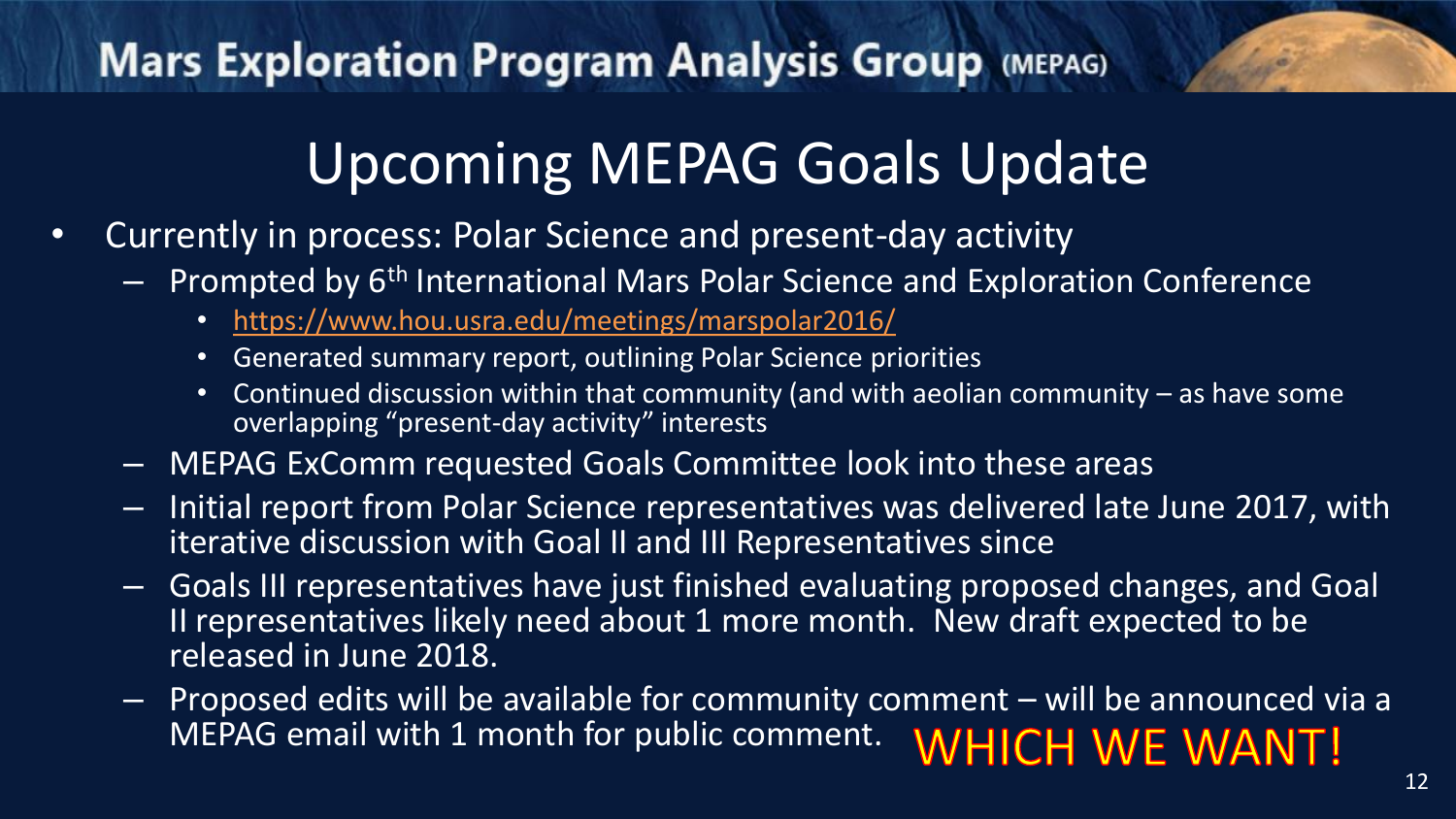| <b>Mars Exploration Program Analysis Group (MEPAG)</b> |                                                                                   |                                                                                                                                                                                                                                                                                                                                                                                                    |  |  |
|--------------------------------------------------------|-----------------------------------------------------------------------------------|----------------------------------------------------------------------------------------------------------------------------------------------------------------------------------------------------------------------------------------------------------------------------------------------------------------------------------------------------------------------------------------------------|--|--|
| <b>Life</b>                                            | <b>I. Determine if Mars</b><br>ever supported life.                               | A. Determine if environments having high potential for prior habitability and preservation of<br>biosignatures contain evidence of past life<br>B. Determine if environments with high potential for current habitability and expression of<br>biosignatures contain evidence of extant life                                                                                                       |  |  |
| Climate                                                | II. Understand the<br>processes and<br>history of climate on<br>Mars.             | A. Characterize the state of the present climate of Mars' atmosphere and surrounding<br>plasma environment, and the underlying processes, under the current orbital<br>configuration<br>B. Characterize the history of Mars' climate in the recent past, and the underlying<br>processes, under different orbital configurations<br>C. Characterize Mars' ancient climate and underlying processes |  |  |
| Geology                                                | III. Understand the<br>origin and evolution<br>of Mars as a<br>geological system. | A. Document the geologic record preserved in the crust and interpret the processes that<br>have created that record<br>B. Determine the structure, composition, and dynamics of the Martian interior and how it<br>has evolved<br>Determine the manifestations of Mars' evolution as recorded by its moons                                                                                         |  |  |
| Human<br>Exploration<br>Source:<br><b>MEPAG 2015</b>   | IV. Prepare for<br>Human Exploration.                                             | Human mission to Mars orbit with acceptable cost, risk, and performance<br>A.<br>Human mission to the Martian surface with acceptable cost, risk, and performance<br>В.<br>Human mission to the surface of Phobos or Deimos with acceptable cost, risk, and<br>C.<br>performance<br>D. Sustained human presence with acceptable cost, risk, and performance                                        |  |  |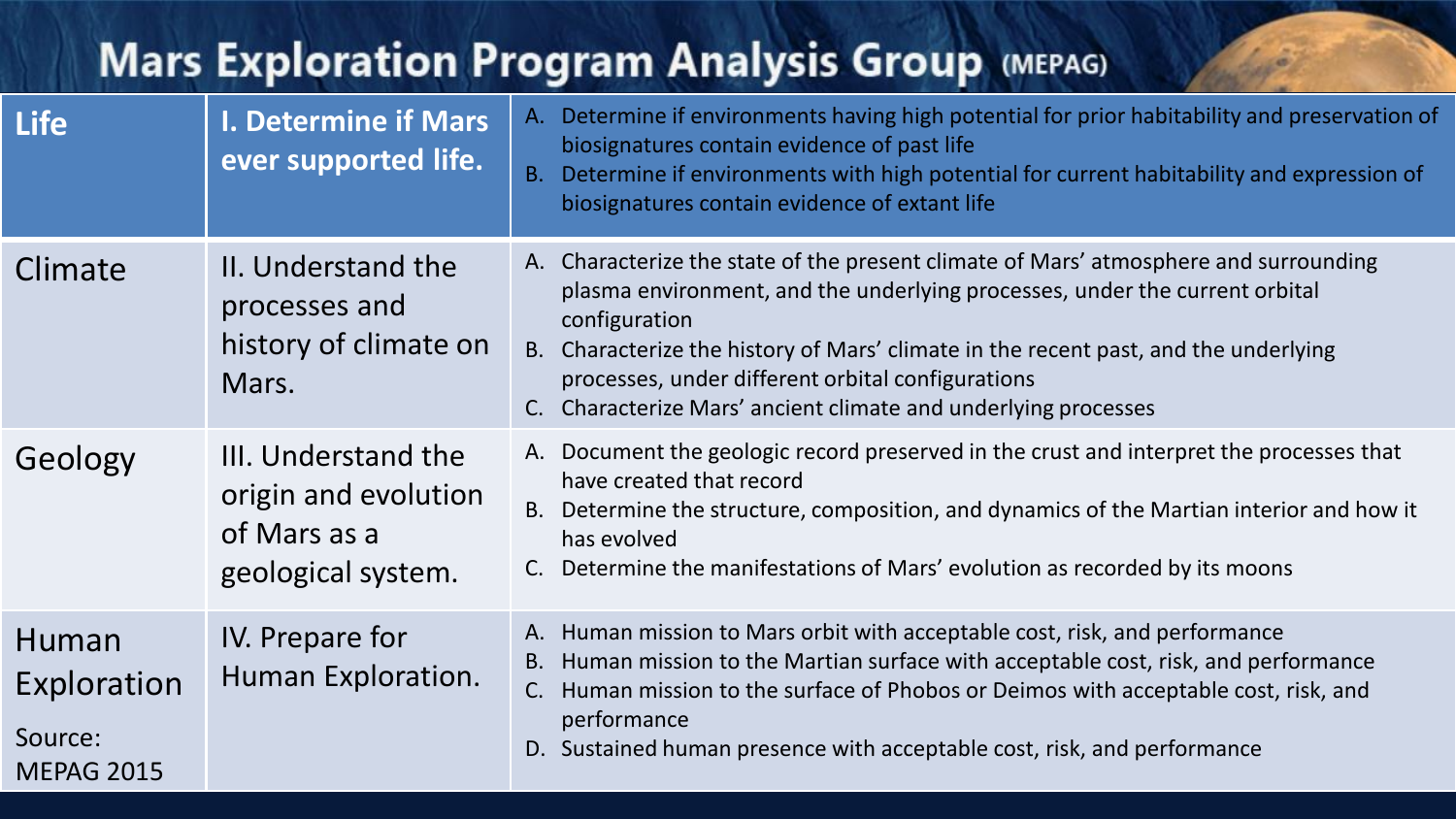| <b>Life</b>                                          | <b>I. Determine if Mars</b><br>ever supported life.                               |                                                                                                                                                                                                                                                                                                                                    |
|------------------------------------------------------|-----------------------------------------------------------------------------------|------------------------------------------------------------------------------------------------------------------------------------------------------------------------------------------------------------------------------------------------------------------------------------------------------------------------------------|
| Climate                                              | II. Understand the<br>processes and<br>history of climate on<br>Mars.             | A. Characterize the state of the present climate of Mars' atmosphere and surrounding<br>plasma environment, and the underlying processes, under the current orbital<br>configuration.<br>B. Characterize the history of Mars' climate in the recent past, and the underlying<br>processes, under different orbital configurations. |
| Geology                                              | III. Understand the<br>origin and evolution<br>of Mars as a<br>geological system. | A. Document the geologic record preserved in the crust and interpret INVESTIGATE the<br>processes that have created AND MODIFIED that record.<br>has evolved<br>Determine the manifestations of Mars' evolution as recorded by its moons                                                                                           |
| Human<br>Exploration<br>Source:<br><b>MEPAG 2015</b> | IV. Prepare for<br>Human Exploration.                                             |                                                                                                                                                                                                                                                                                                                                    |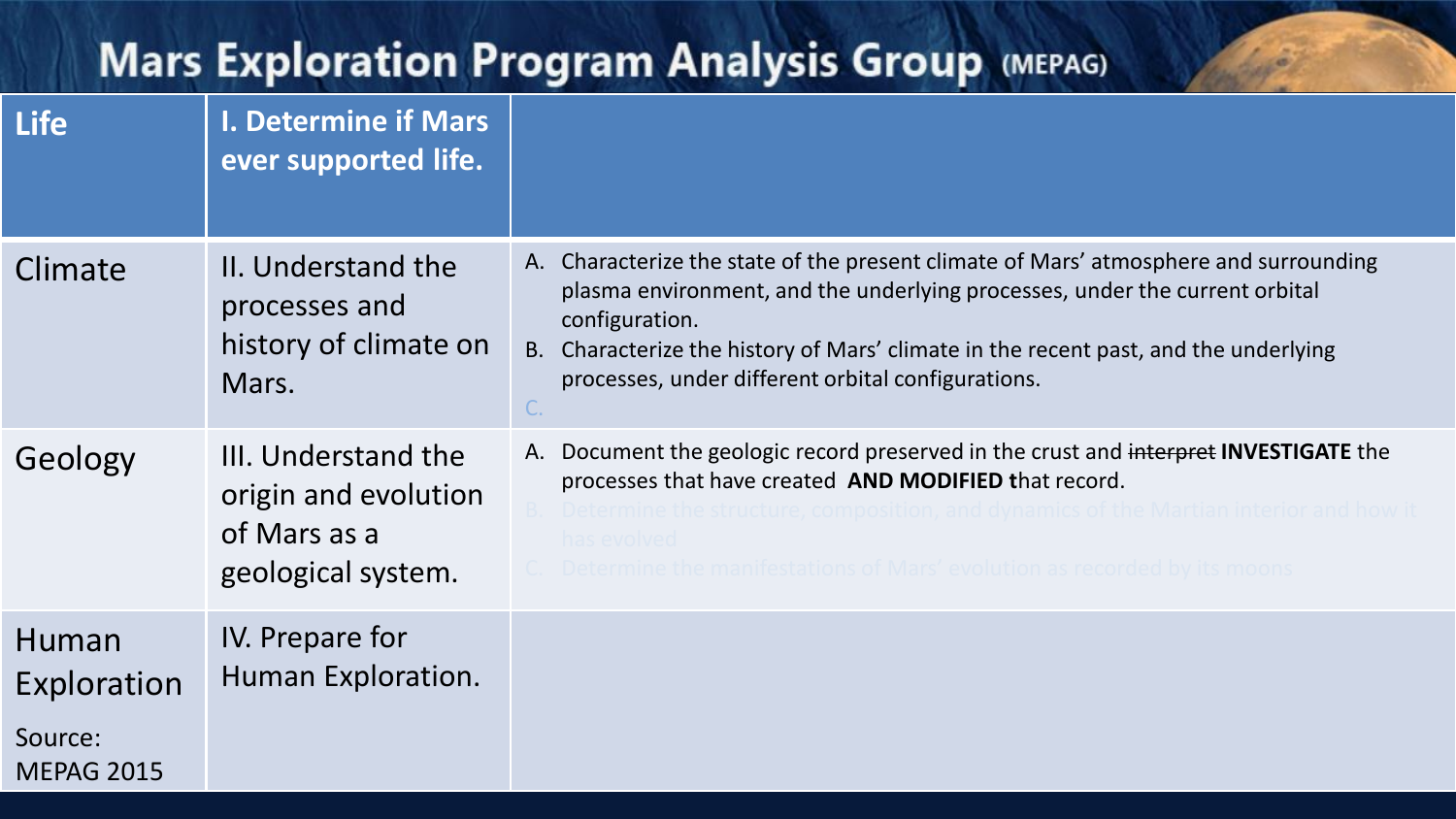| Goal                                                                                                                                                                       | <b>Objective</b>                                                                                                                                                                                                         | <b>Sub-Objective</b>                                                                                                                                                                          | Investigation                                                                                                                                                                                                                                                                                     |
|----------------------------------------------------------------------------------------------------------------------------------------------------------------------------|--------------------------------------------------------------------------------------------------------------------------------------------------------------------------------------------------------------------------|-----------------------------------------------------------------------------------------------------------------------------------------------------------------------------------------------|---------------------------------------------------------------------------------------------------------------------------------------------------------------------------------------------------------------------------------------------------------------------------------------------------|
| pue<br><u>က</u><br>processes<br>$\boldsymbol{\sigma}$<br>$\sum$<br>SO<br>$\mathbf{\hat{e}}$<br>clima<br>Understand the<br>bf<br>$\sum$<br>istor<br>$\overline{\mathbf{z}}$ | A. Characterize<br>the state of the<br>present climate<br>of Mars'<br>atmosphere<br>and<br>surrounding<br>plasma<br>environment,<br>and the<br>underlying<br>processes,<br>under the<br>current orbital<br>configuration | A1. Constrain the processes that<br>control the present distributions of<br>dust, water, and carbon dioxide in<br>the lower atmosphere, at daily,<br>seasonal and multi-annual<br>timescales. | 2. Characterize dust AND OTHER AEROSOLS, water vapor AND<br><b>CARBON DIOXIDE</b> and THEIR clouds in the lower atmosphere.                                                                                                                                                                       |
|                                                                                                                                                                            |                                                                                                                                                                                                                          | A4. Constrain the processes by<br>which volatiles and dust<br>exchange between the surface<br>and atmospheric reservoirs.                                                                     | 1. Measure CHARACTERIZE the turbulent fluxes AND SOURCES<br>of dust and volatiles between surface and atmospheric<br>reservoirs.                                                                                                                                                                  |
|                                                                                                                                                                            |                                                                                                                                                                                                                          |                                                                                                                                                                                               | 2. Determine how the exchange of PROCESSES EXCHANGING<br>volatiles and dust between surface and atmospheric reservoirs<br>has HAVE affected the present HORIZONTAL AND VERTICAL<br>distribution of surface and subsurface water and $CO2$ ice.                                                    |
|                                                                                                                                                                            |                                                                                                                                                                                                                          |                                                                                                                                                                                               | 3. Determine how the exchange of volatiles and dust between<br>surface and atmospheric reservoirs has affected the Polar<br>Layered Deposits (PLD). DETERMINE THE ENERGY AND MASS<br><b>BALANCE OF THE SURFACE VOLATILE RESERVOIR OVER</b><br>RELEVANT TIMESCALES, AND CHARACTERIZE THEIR FLUXES. |

15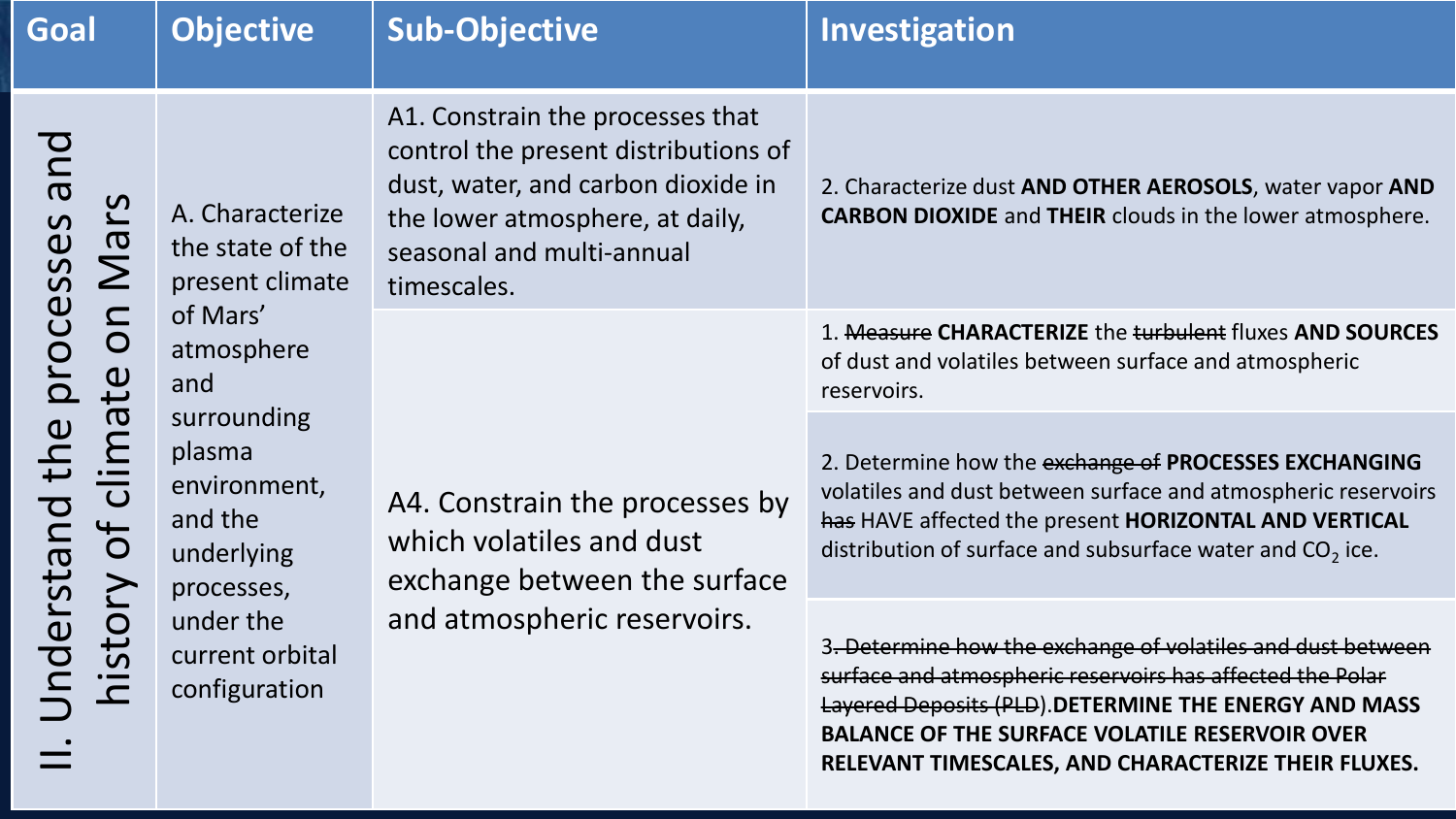| Goal                                                                                                                                                                | <b>Objective</b>                                                                                                                                                         | <b>Sub-Objective</b>                                                                                                                                                                 | Investigation                                                                                                                                                                                                                                                   |
|---------------------------------------------------------------------------------------------------------------------------------------------------------------------|--------------------------------------------------------------------------------------------------------------------------------------------------------------------------|--------------------------------------------------------------------------------------------------------------------------------------------------------------------------------------|-----------------------------------------------------------------------------------------------------------------------------------------------------------------------------------------------------------------------------------------------------------------|
| pue<br>$\mathbf{v}$<br>processes<br>$\overline{a}$<br>$\sum$<br>SO<br>$\mathbf{\hat{e}}$<br>ina<br>Jnderstand the<br>ပ<br>of<br>N<br>sto<br>$\overline{\mathbf{C}}$ | <b>B.</b> Characterize<br>the history of<br>Mars' climate<br>in the recent<br>past, and the<br>underlying<br>processes,<br>under different<br>orbital<br>configurations. | B1. Determine how the<br>chemical composition and<br>mass of the atmosphere has<br>changed in the recent past.                                                                       | 2. DETERMINE HOW AND WHEN THE BURIED CO2 ICE<br>RESERVOIRS AT THE SOUTH POLE FORMED.                                                                                                                                                                            |
|                                                                                                                                                                     |                                                                                                                                                                          | <b>B2. Determine the CLIMATE</b><br>record of the recent past<br>that is expressed in<br>geological,<br><b>GLACIOLOGICAL, and</b><br>mineralogical features of<br>the polar regions. | 1. Map the ice and dust layers of the PLD and determine the<br>absolute ages of the layers. DETERMINE THE VERTICAL AND<br><b>HORIZONTAL VARIATIONS OF COMPOSITION AND PHYSICAL</b><br>PROPERTIES OF THE MATERIALS FORMING THE POLAR<br><b>LAYERED DEPOSITS.</b> |
|                                                                                                                                                                     |                                                                                                                                                                          |                                                                                                                                                                                      | 2. DETERMINE THE ABSOLUTE AGES OF THE LAYERS OF THE<br><b>POLAR LAYERED DEPOSITS</b>                                                                                                                                                                            |
|                                                                                                                                                                     |                                                                                                                                                                          |                                                                                                                                                                                      | 2. Obtain compositional and isotopic measurement of gases<br>trapped within the PLD. 3. DETERMINE WHICH ATMOSPHERIC<br>AND SURFACE PROCESSES ARE RECORDED DURING LAYER<br>FORMATION. (NOTE, WAS B2.2, NOW B2.3)                                                 |
|                                                                                                                                                                     |                                                                                                                                                                          |                                                                                                                                                                                      | 4. CONSTRAIN MARS' POLAR AND GLOBAL CLIMATE HISTORY<br>BY CHARACTERIZING AND INTERPRETING THE RELATIONSHIPS<br><b>BETWEEN ORBITALLY-FORCED CLIMATE PARAMETERS AND THE</b><br>LAYER PROPERTIES OF THE POLAR LAYERED DEPOSITS.                                    |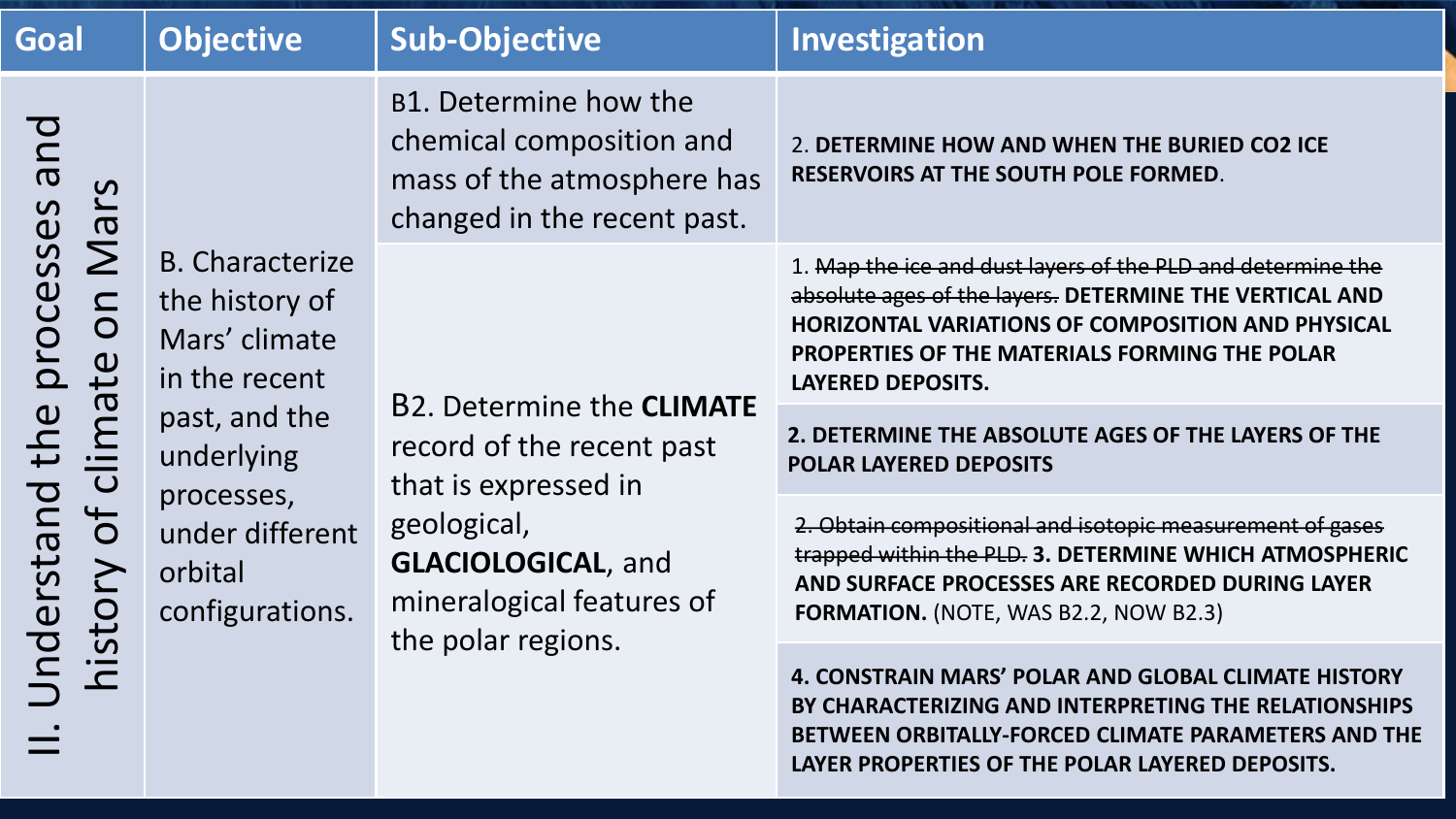| <b>Mars Exploration Program Analysis Group (MEPAG)</b>       |                                                                                   |                                                                                                                                                                                    |                                                                                                                                                                                                                                                                                                     |
|--------------------------------------------------------------|-----------------------------------------------------------------------------------|------------------------------------------------------------------------------------------------------------------------------------------------------------------------------------|-----------------------------------------------------------------------------------------------------------------------------------------------------------------------------------------------------------------------------------------------------------------------------------------------------|
| Goal                                                         | <b>Objective</b>                                                                  | <b>Sub-Objective</b>                                                                                                                                                               | Investigation                                                                                                                                                                                                                                                                                       |
| pue<br>on Mars<br>climate                                    | <b>B.</b> Characterize<br>the history of<br>Mars' climate in<br>the recent past,  | B <sub>3</sub> . Determine the<br>record of the climate<br>of the recent past<br>that is expressed in<br>geological and<br>mineralogical<br>features of low- and<br>mid-latitudes. | 1. Identify and map the location, age, and extent of<br>glacial and peri-glacial features and quantify the<br>depth to any remnant glacial ice. CHARACTERIZE THE<br><b>LOCATIONS, COMPOSITION, AND STRUCTURE OF</b><br>LOW AND MID-LATITUDE VOLATILE RESERVOIRS AT<br>THE SURFACE AND NEAR-SURFACE. |
| <b>Jnderstand the processes</b><br>$\overline{d}$<br>history | and the<br>underlying<br>processes, under<br>different orbital<br>configurations. |                                                                                                                                                                                    | 2. DETERMINE THE CONDITIONS UNDER WHICH THE<br>LOW AND MID-LATITUDE VOLATILE RESERVOIRS<br><b>ACCUMULATED AND PERSISTED UNTIL THE PRESENT</b><br>DAY, AND ASCERTAIN THEIR RELATIVE AND<br><b>ABSOLUTE AGES.</b>                                                                                     |

MEPAG 2015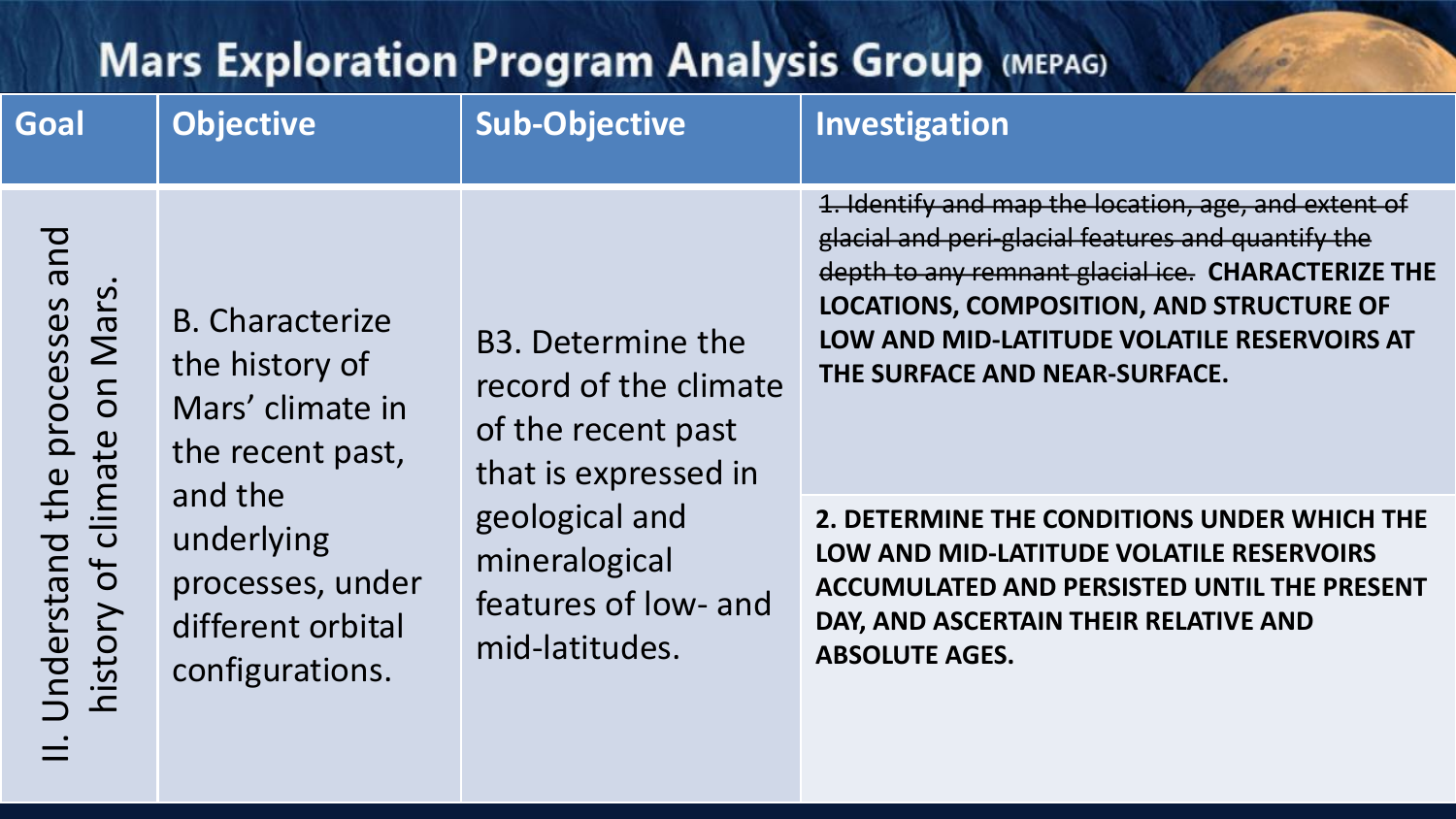| Goal                                                                                                                                                                                                                                            | <b>Objective</b>                                       | <b>Sub-Objective</b>                                                                                                                                                          | Investigation                                                                                                                                                                                                    |
|-------------------------------------------------------------------------------------------------------------------------------------------------------------------------------------------------------------------------------------------------|--------------------------------------------------------|-------------------------------------------------------------------------------------------------------------------------------------------------------------------------------|------------------------------------------------------------------------------------------------------------------------------------------------------------------------------------------------------------------|
| $\overline{\sigma}$<br>and evolution<br>system<br>$\overline{\sigma}$<br>crust and<br>geologic<br>origin<br>interpret<br>the<br>processes that<br>$\boldsymbol{\sigma}$<br>Understand<br>8p<br><u>S</u><br>$\overline{\mathsf{M}}$ a<br>record. | A. Document the<br>geologic record<br>preserved in the | A1. Identify and<br>characterize past and<br>present geologic<br>environments and<br>processes relevant to the<br>crust.                                                      | 4. Identify FROST AND ice-related processes and<br>characterize when and how they have modified the<br>Martian surface.                                                                                          |
|                                                                                                                                                                                                                                                 |                                                        |                                                                                                                                                                               | <b>6. DETERMINE THE PROCESSES THAT CREATE DUST</b><br>AND DISTRIBUTE IT AROUND TH PLANET, IDENTIFY<br>ITS SOURCES, AND FULLY CHARACTERIZE ITS<br><b>COMPOSITION AND PROPERTIES.</b><br>(NOTE: FORMER A1.6->A1.7) |
|                                                                                                                                                                                                                                                 | <b>INVESTIGATE the</b>                                 | <b>A3. IDENTIFY AND</b><br><b>CHARACTERIZE</b><br><b>PROCESSES THAT ARE</b><br><b>ACTIVELY SHAPING THE</b><br><b>PRESENT-DAY SURFACE</b><br>OF MARS.<br>(NOTE: FORMER A3->A4) | <b>1. IDENTIFY PRESENT-DAY CHANGES WITHIN THE</b><br>ROCKY OR ICY SURFACES OF MARS, AND ESTIMATE<br>PAST AND PRESENT RATES OF CHANGE.                                                                            |
|                                                                                                                                                                                                                                                 | have created <b>AND</b><br><b>MODIFIED that</b>        |                                                                                                                                                                               | 2. DETERMINE RELEVANT SURFACE AND<br><b>ATMOSPHERIC ENVIRONMENTAL CONDITIONS</b><br>AND/OR PROCESSES THAT CAUSE OBSERVABLE<br>SURFICIAL CHANGES OVER DIURNAL, SEASONAL,<br>AND MULTI-ANNUAL TIMESCALES.          |
|                                                                                                                                                                                                                                                 |                                                        |                                                                                                                                                                               | 3. EXTEND THE EVOLVING KNOWLEDGE OF ACTIVE<br>SURFACE PROCESSES TO OTHER LOCATIONS ON THE<br><b>PLANET AND BACKWARD IN TIME.</b>                                                                                 |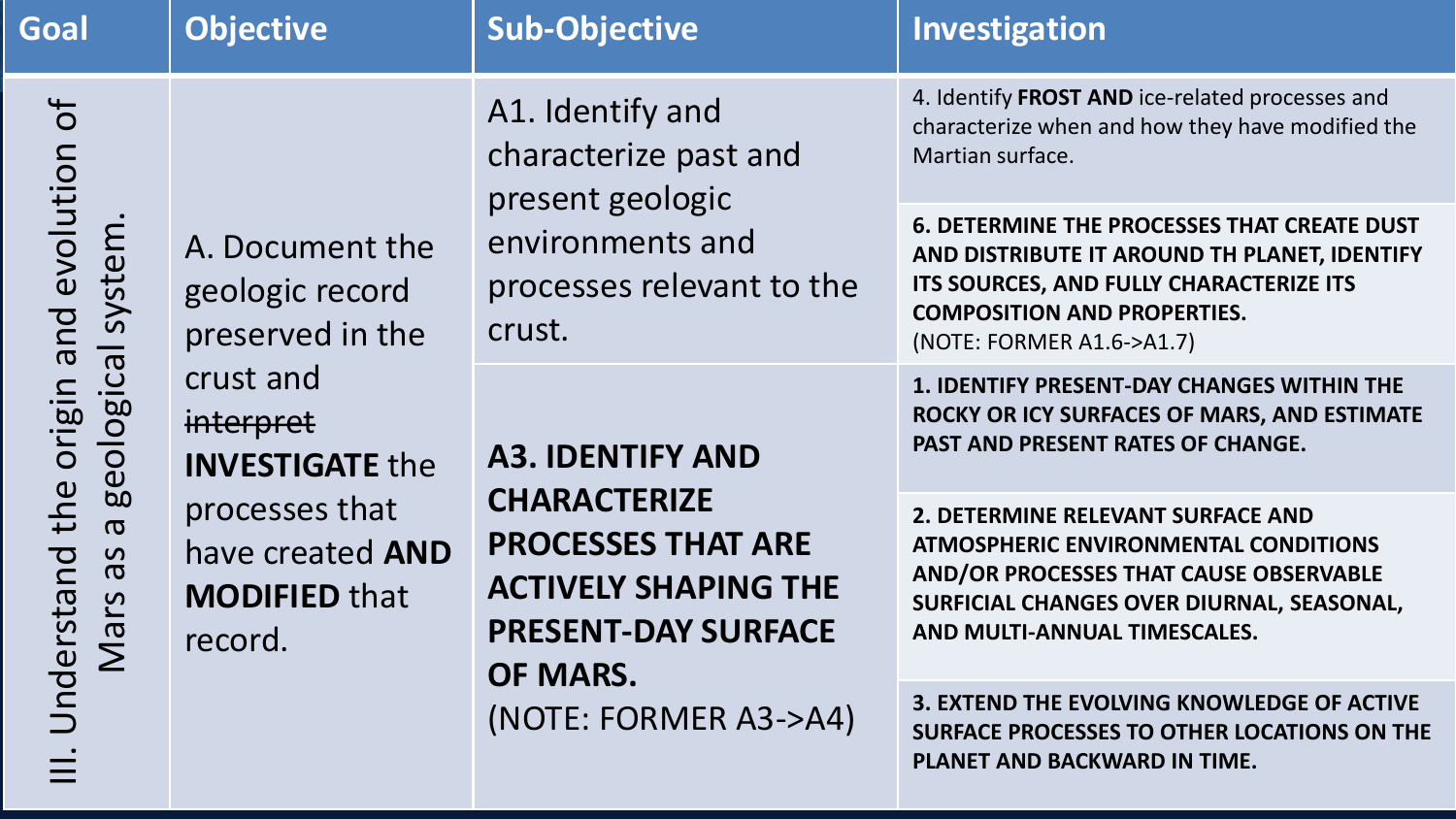### Next major MEPAG Goals Updates

- Will be informed by 9<sup>th</sup> International Conference on Mars
	- July 22-26, 2019 @ Caltech, Pasadena, CA
	- <https://www.hou.usra.edu/meetings/ninthmars2019/>
	- Likely to again involve synthesis-focused discussion
- Revisions will occur in following  $\sim$ 6 months (then allowing for a few months for community review)
- This is the MEPAG Goals Document that will be given to the next Planetary Science Decadal Survey committee (when they kick off in Spring 2020)